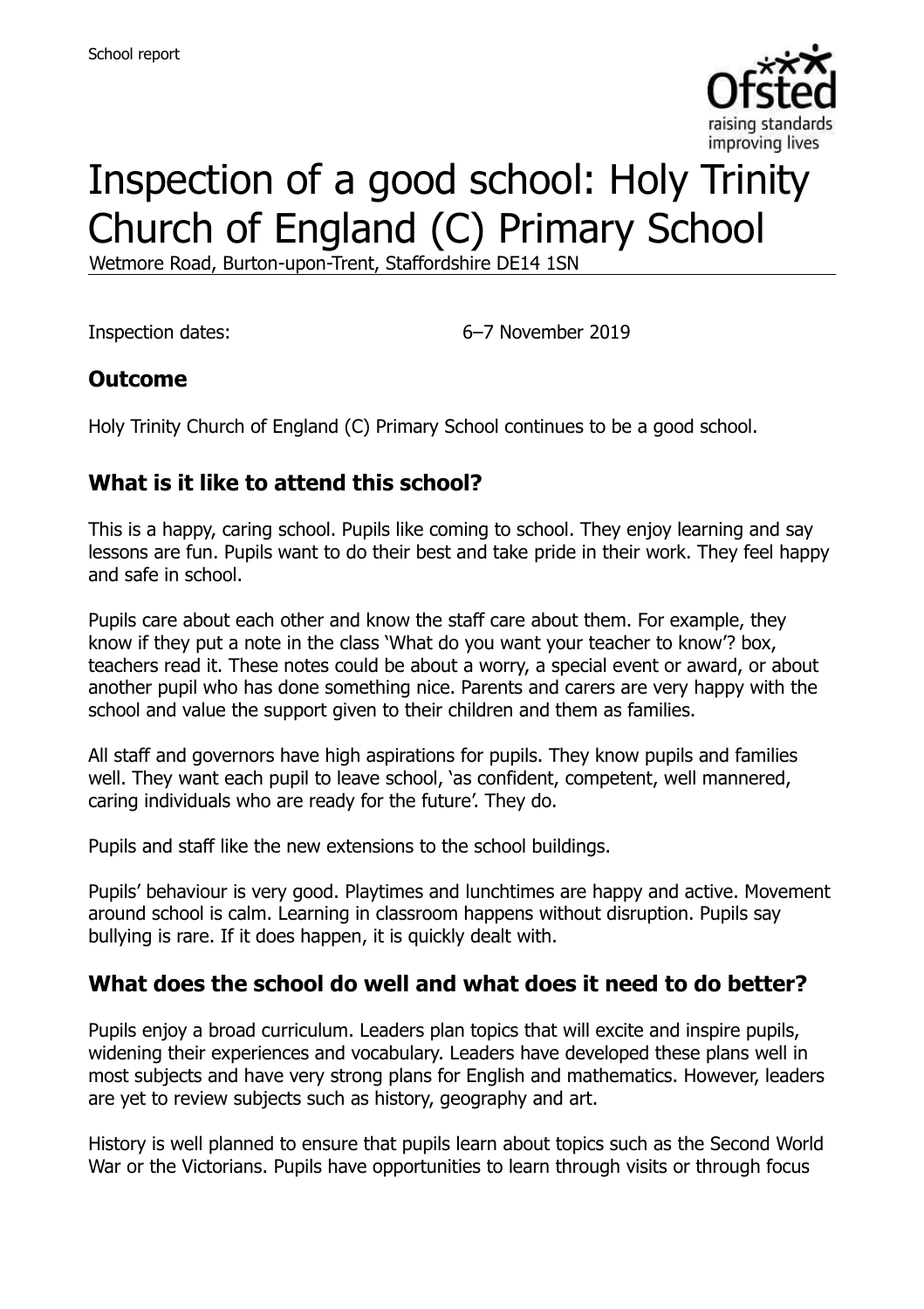

days. Pupils understand history through timelines in each classroom. Leaders know they now need to check if pupils know, understand and remember more over time.

Reading is at the heart of the school. Displays are attractive and inspiring. They combine texts, pupils' writing and artwork. The school runs well-attended weekly parent and child reading mornings. Members of staff hear every pupil in Year 6 read three times a week. Pupils enjoy this time so much they go and find their adult to check it's not forgotten!

As soon as pupils start school, books surround them. Children in Nursery were happily joining in with nursery rhymes and traditional tales. The teaching of phonics is strong. In 2019, all pupils in Year 1 achieved the expected standard in phonics. Pupils who find reading difficult receive the help they need immediately. Pupils in school read often and love books. Younger pupils read their books well. Older pupils read fluently and could explain what the book was about and why they had chosen it. The 'reading staircase' in the new school extension and book suggestions displayed around the school promote the love of reading. However, leaders know that pupils can struggle with making deductions and inferences from texts. As a result, these are a key focus in lessons to help more pupils read at the highest level.

Mathematics is well planned to develop and practise key skills. Pupils enjoy mathematics lessons and solving number problems. They like the challenge and the success of knowing and doing more. Pupils regularly practise their times tables. Teachers use questioning well to check pupils' understanding. The introduction of 'maths meetings' lets pupils revisit areas of mathematics not currently taught.

Pupils with special educational needs and/or disabilities (SEND) receive good support emotionally, socially and academically. They make good progress in reading, writing and mathematics. Experienced, well-trained learning support assistants lead effective catch-up sessions in these subjects.

Pupils experience a wide range of extra-curricular activities. They have visits from theatre groups, musicians and sports groups. All the pupils in key stage 2 learn the trombone and many learn other instruments. Pupils in key stage 2 go on residential trips. Pupils in Year 5 were busy enjoying crafts led by professionals who visit the school. Children from Reception class were having a great time working with the visiting dance/relaxation teacher. The school supports many charities, including BBC Children in Need, Comic Relief and Water Aid.

The school is well led. The headteacher is passionate and determined. She and the governors work hard to provide a thriving, positive learning environment. Staff feel valued. They said leaders ensure their workload is manageable. All the staff who responded to Ofsted's online questionnaire said they were happy and proud to work in the school.

### **Safeguarding**

The arrangements for safeguarding are effective.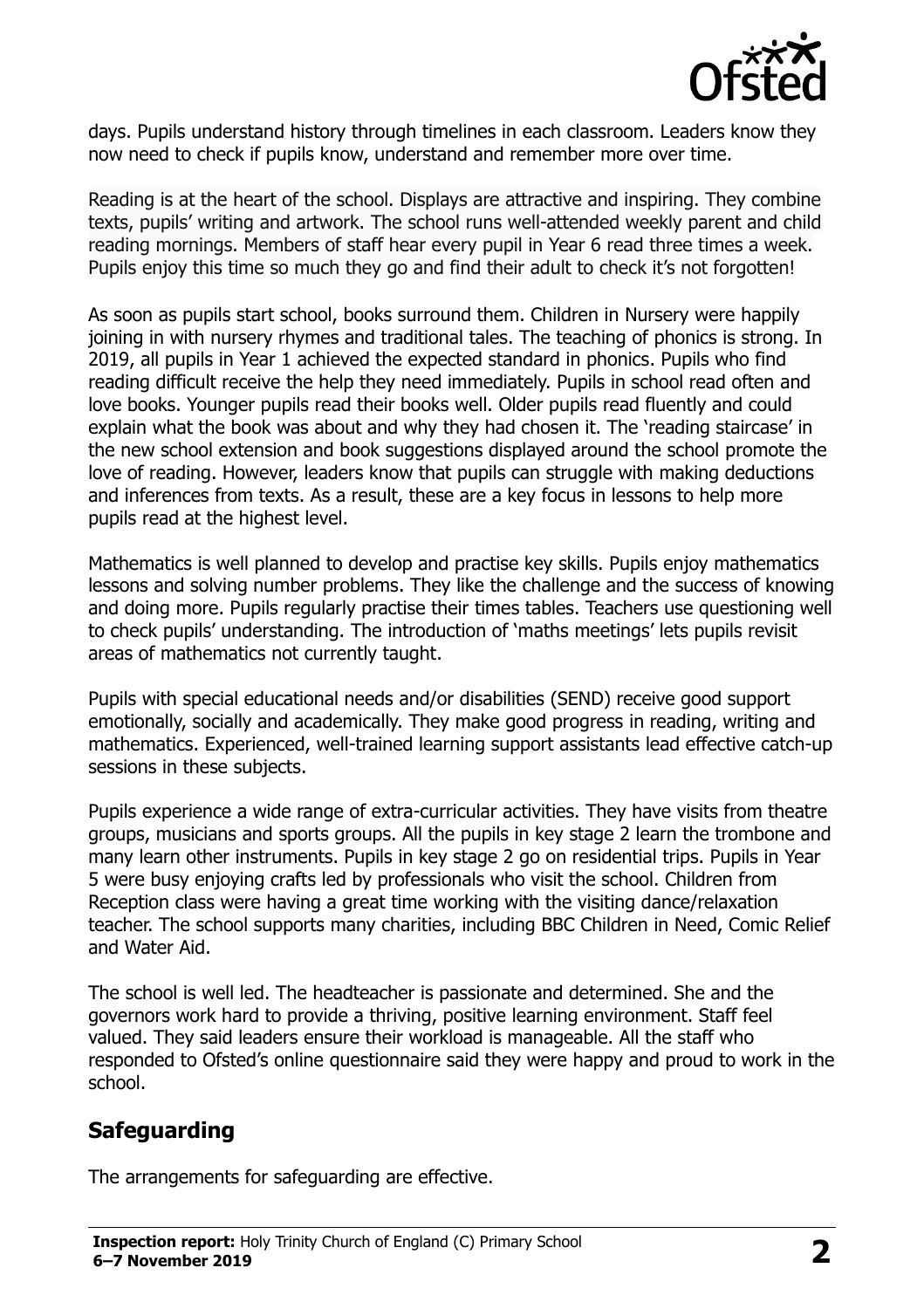

Leaders have created a strong culture of safeguarding in school. All staff know their roles and responsibilities well. They respond swiftly to any sign that a pupil or family might need extra help or support. Communication between staff and leaders is a strength of the school.

The employment of a support worker means that early help is available quickly and effectively. Pupils and parents value this support.

Pupils know how to keep themselves safe, including when online. Site security is robust. Leaders and governors make sure all pre-employment checks happen.

## **What does the school need to do to improve?**

# **(Information for the school and appropriate authority)**

- Leaders have developed a strong reading curriculum that helps pupils learn to read quickly and creates a love of reading across the whole school. They should now continue to develop pupils' ability to use higher order reading skills to help more reach the higher standards.
- Leaders have recently reviewed and strengthened the curriculum in subjects such as history, geography, design technology and art. This has supported staff workload and further developed the inquiry-led, whole-school curriculum approach. Pupils enjoy a rich curriculum in these subjects, which start with a 'WOW': either a good-quality text, a question or a visit. This helps pupils develop knowledge and understanding. Leaders should now review these topics to ensure they are having the impact the leaders, including governors, want, and also help pupils know and remember more.

### **Background**

When we have judged a school to be good, we will then normally go into the school about once every four years to confirm that the school remains good. This is called a section 8 inspection of a good school or non-exempt outstanding school. We do not give graded judgements on a section 8 inspection. However, if we find some evidence that the school could now be better than good or that standards may be declining, then the next inspection will be a section 5 inspection. Usually this is within one to two years of the date of the section 8 inspection. If we have serious concerns about safeguarding, behaviour or the quality of education, we will convert the section 8 inspection to a section 5 inspection immediately.

This is the first section 8 inspection since we judged the school to be good in October 2015.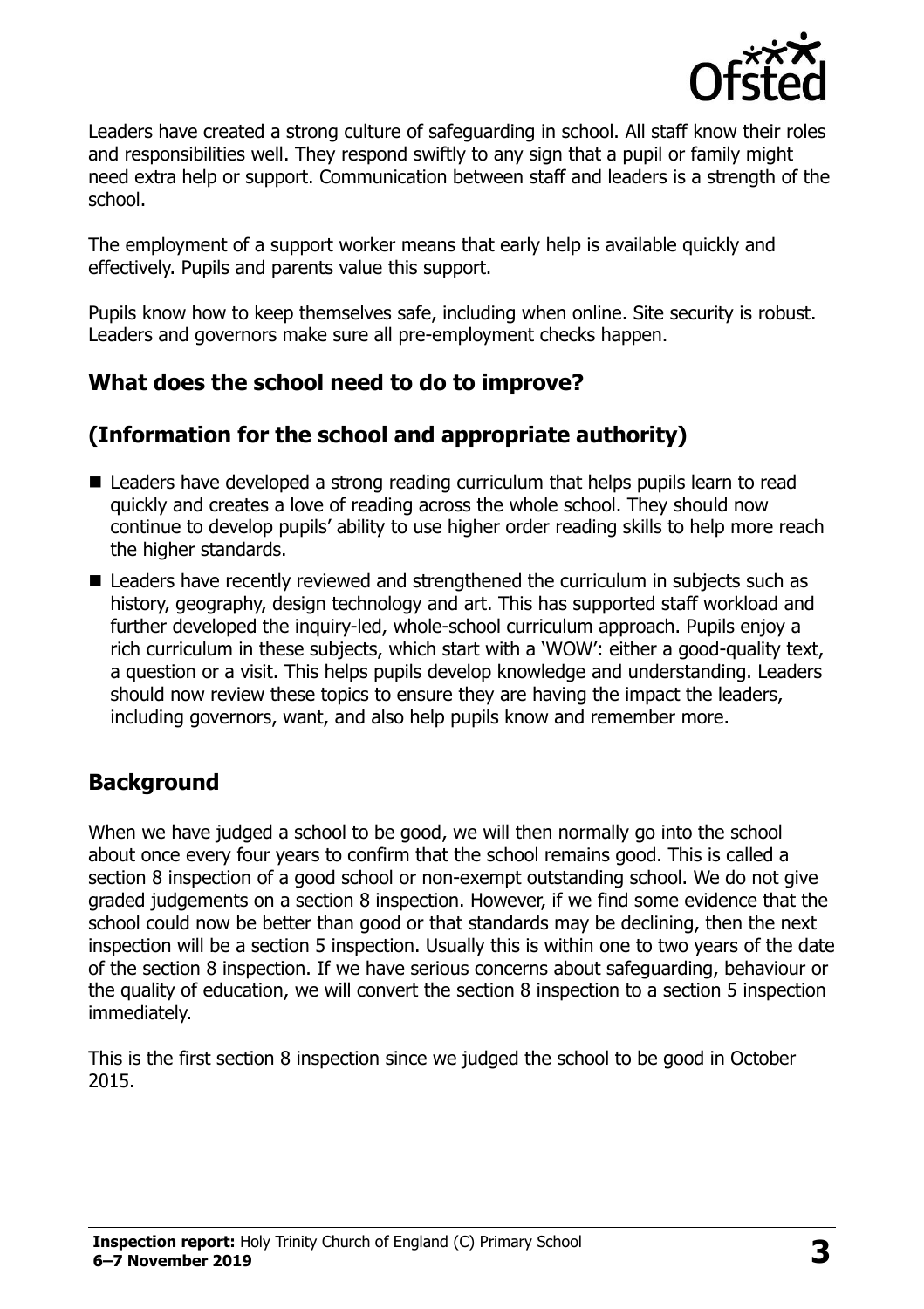

### **How can I feed back my views?**

You can use [Ofsted Parent View](https://parentview.ofsted.gov.uk/) to give Ofsted your opinion on your child's school, or to find out what other parents and carers think. We use Ofsted Parent View information when deciding which schools to inspect, when to inspect them and as part of their inspection.

The Department for Education has further [guidance](http://www.gov.uk/complain-about-school) on how to complain about a school.

If you are not happy with the inspection or the report, you can [complain to Ofsted.](https://www.gov.uk/complain-ofsted-report)

#### **Further information**

You can search for [published performance information](http://www.compare-school-performance.service.gov.uk/) about the school.

In the report, '[disadvantaged pupils](http://www.gov.uk/guidance/pupil-premium-information-for-schools-and-alternative-provision-settings)' refers to those pupils who attract government pupil premium funding: pupils claiming free school meals at any point in the last six years and pupils in care or who left care through adoption or another formal route.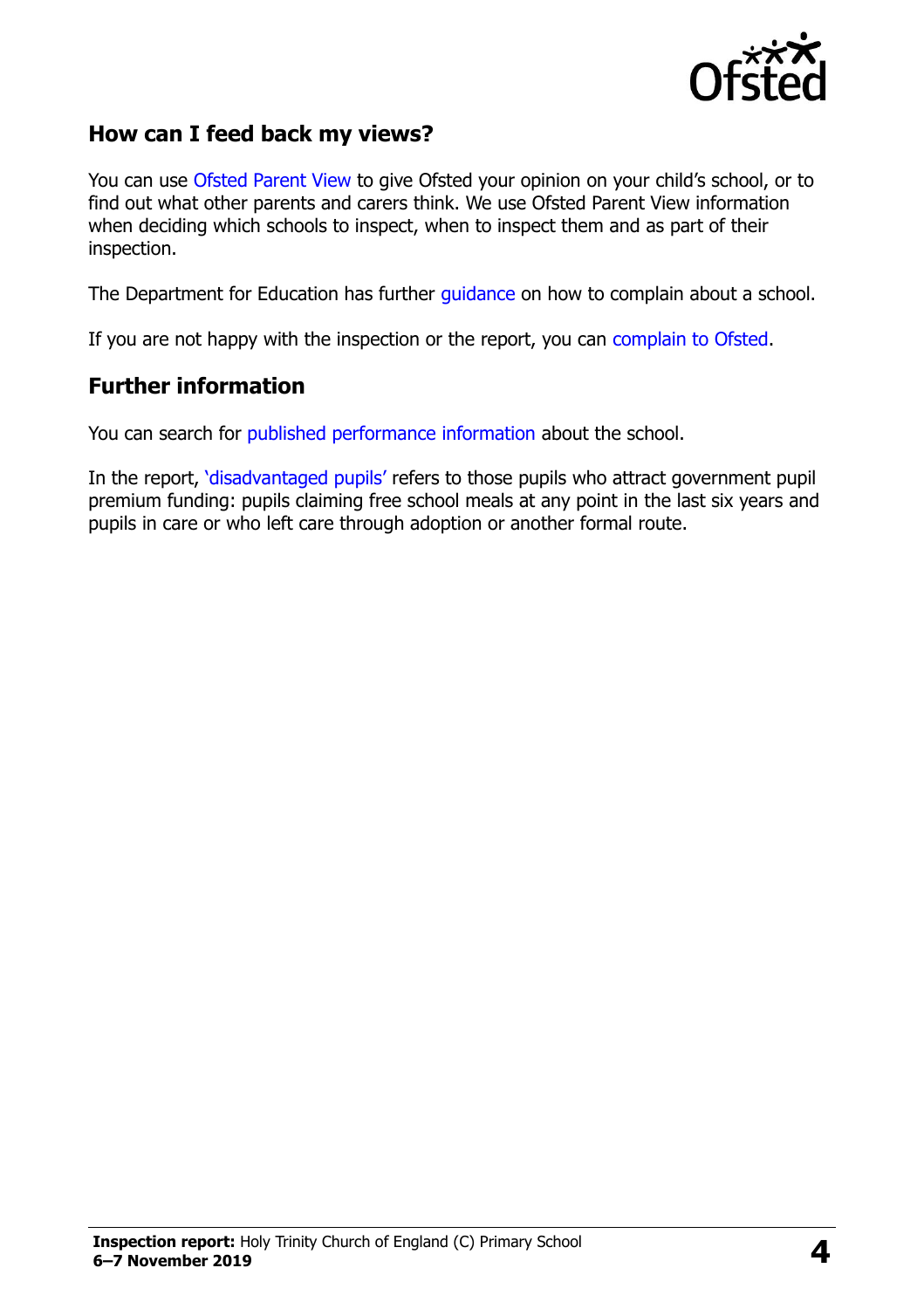

# **School details**

| Unique reference number             | 124294                        |
|-------------------------------------|-------------------------------|
| <b>Local authority</b>              | <b>Staffordshire</b>          |
| <b>Inspection number</b>            | 10111752                      |
| <b>Type of school</b>               | Primary                       |
| <b>School category</b>              | Controlled                    |
| Age range of pupils                 | 2 to 11                       |
| <b>Gender of pupils</b>             | Mixed                         |
| Number of pupils on the school roll | 159                           |
| <b>Appropriate authority</b>        | The governing body            |
| <b>Chair of governing body</b>      | <b>Richard Winterton</b>      |
| <b>Headteacher</b>                  | Nicola Oliphant               |
| Website                             | www.holytrinity.staffs.sch.uk |
| Date of previous inspection         | 14-15 October 2015            |

# **Information about this school**

- Five of the eight teachers have joined the school since the last inspection.
- The school provides before- and after-school clubs.
- The school has a Nursery class in the morning and has provision for two-year-olds.
- The school is designated as having a religious character. The school's last section 48 inspection was in December 2016, when it was judged to be outstanding.

# **Information about this inspection**

- The inspector studied the school's website.
- The inspector met with the headteacher, four members of the senior leadership team, other leaders within the school, and teaching and non-teaching staff. She also met with the chair, vice-chair and a member of the local governing body.
- She met with key staff responsible for safeguarding and checked the single central record and procedures for the recruitment of staff. She discussed procedures and policies relating to safeguarding and the welfare of pupils.
- A key focus for the inspection was the quality of education in reading, mathematics and history. The inspector visited lessons with senior leaders, looked at pupils' work and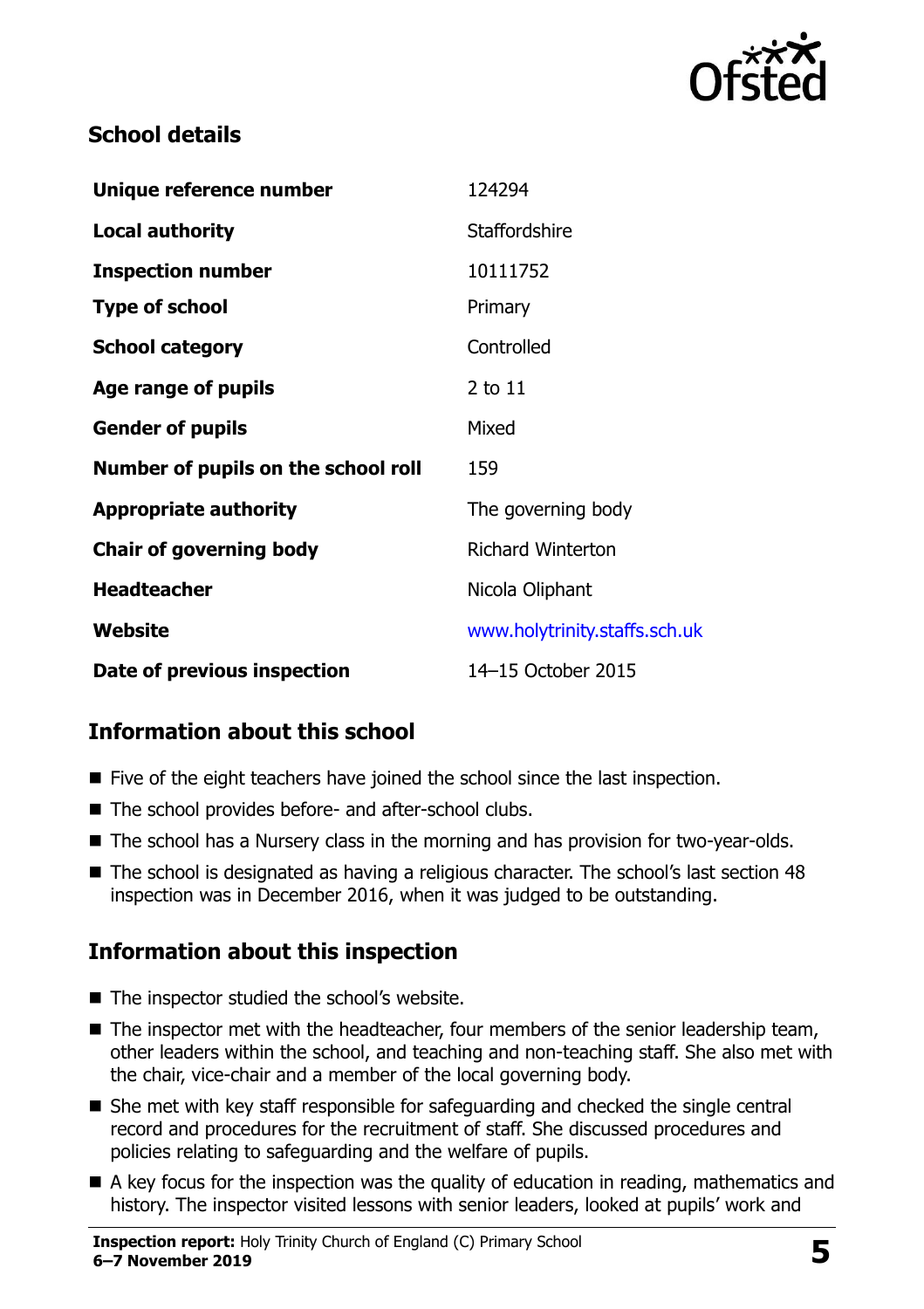

met with pupils and staff from the lessons visited. She observed phonics teaching in Nursery, Reception and Years 1 and 2, and heard pupils read.

■ The inspector spoke to parents at the end of the school day. She considered the 27 responses to Parent View and the 27 free-text responses. There were no responses to the pupil questionnaire. The inspector reviewed the 17 responses to the staff online questionnaire.

#### **Inspection team**

Tina Willmott, lead inspector Ofsted Inspector